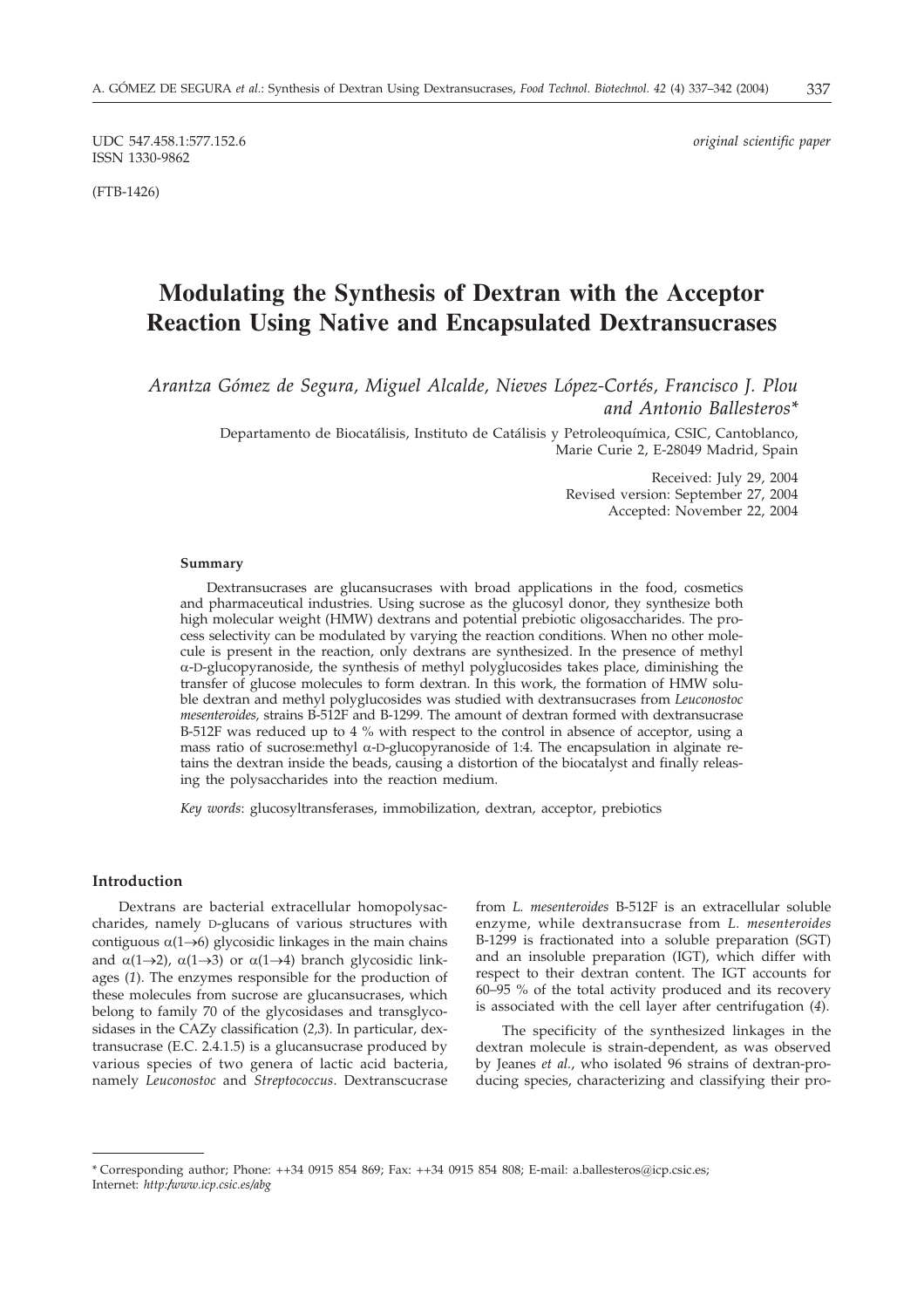ducts (*5*): dextran from *L. mesenteroides* B-512F contains 95 % of  $\alpha$ (1 $\rightarrow$ 6) linkages and 5 % of  $\alpha$ (1 $\rightarrow$ 3) branch-point linkages; the insoluble form of dextransucrase (IGT) from *L. mesenteroides* B-1299 catalyses the synthesis of an insoluble dextran that contains 63 % of  $\alpha(1\rightarrow 6)$ , 27 % of  $\alpha(1\rightarrow 2)$  and 8 % of  $\alpha(1\rightarrow 3)$  linkages, and of a soluble dextran that contains 68 % of  $\alpha(1\rightarrow 6)$ , 29 % of  $\alpha(1\rightarrow 2)$ and 3 % of  $\alpha$ (1 $\rightarrow$ 3) linkages (6). Molecular mass of dextran can also vary considerably depending on the synthesis conditions (*7*) as well as on the producing enzyme (*8–11*). Dextrans have various applications in the food industry and as gel-permeation matrices for laboratory chromatography (*12*). They also have various clinical applications, including their use as blood volume expanders. For these applications dextrans are produced in both Europe and the USA using dextransucrase obtained from *L. mesenteroides* B-512F and are later partially hydrolysed.

The mechanism of dextran synthesis is still unclear (*13*), although a two-site insertion pathway has been proposed (*14–17*). When other sugars are added to the reaction mixture, dextransucrase can also transfer glucosyl residues from sucrose to the non-reducing end of these molecules forming the so-called acceptor products (*18*). Maltose is the best acceptor for dextransucrase due to its capacity of diverting the synthesis of dextran to the formation of acceptor products (*19*). Several acceptor products obtained with dextransucrase can be considered as prebiotics (*20*), because they present high resistance to glycolytic digestive enzymes and are specifically fermented by bifidobacteria (*21,22*). Both dextrans and prebiotic oligosaccharides synthesized with dextransucrase are interesting from an industrial point of view.

For the industrial application of dextransucrases, the search for efficient immobilization methods is required. Up to now, entrapment has been the most successful method for immobilization of soluble and insoluble dextransucrases (*23–26*), with activity recoveries close to 90 % and a notable operational stability. Entrapment in alginate beads or fibres is the most popular method. This technique was first applied to the immobilization of whole cells due to the mild conditions required and the easy diffusion of substrates and products through the wide pores of the matrix (27). The effect of the production of dextran on the stability of the support has not been evaluated yet.

In the work reported here, we compared the production of high molecular weight (HMW,  $>10^5$ ) dextran using two dextransucrases from different strains of *L. mesenteroides*, B-512F and B-1299. We also studied the effect of the addition of the acceptor methyl  $\alpha$ -D-glucopyranoside on dextran production by both free and alginate-immobilized enzyme.

## **Materials and Methods**

## *Reagents*

*Leuconostoc mesenteroides* NRRL B-512F dextransucrase (dextransucrase B-512F) was obtained and purified as described (*28*). *L. mesenteroides* NRRL B-1299 dextransucrase (dextransucrase B-1299) was produced as reported (*4*). The insoluble fraction (IGT) was used for this work

as a lyophilized powder. Dextranase (E.C. 3.2.1.11) from *Penicillium* sp. (grade 1200, 500 U/mg of protein), methyl -D-glucopyranoside and dextran standard (MW=144 000) were from Sigma. Other dextran standards (MW=180, 504, 830, 4400, 9900, 21 400 and 43 500) were from Phenomenex and from Amershan Biosciences (MW=70 000 and 500 000). Alginate SG-300 (rich in guluronic acid) was provided by System Bio-Industries. Merck supplied sucrose and fructose. All other reagents and solvents were of the highest available purity and used as purchased.

#### *Assay of dextransucrase activity*

Dextransucrase activity was determined by measuring the initial rate of fructose production using the dinitrosalicylic acid (DNS) method (*29*). The reaction was carried out at 30 °C in a flask containing 20 mM sodium acetate buffer (pH=5.4), CaCl<sub>2</sub> 0.05  $g/L$  and sucrose 100 g/L. The absorbance at *A*540nm was measured using a Kontron 930 spectrophotometer. One unit of dextransucrase activity was defined as that corresponding to the formation of  $1 \mu$ mol fructose per min under the conditions described above.

## *Entrapment of native dextransucrase in calcium alginate beads*

A 4 % mass per volume ratio of sodium alginate solution (15 g) was mixed with 15 mL of one of the two dextransucrase suspensions (5 U/mL) prepared in 10 mM sodium acetate buffer (pH=5.4). The alginate-enzyme mixture was dropped into a stirred solution (250 mL) of 50 mM sodium acetate buffer (pH=5.4), containing 0.2 M CaCl<sub>2</sub>. The formed beads were further stirred in the solution for 2 h to allow them to harden. The diameter of the beads obtained was around 2 mm. The biocatalyst was stored at 4  $^{\circ}$ C in 50 mM acetate buffer (pH=5.4) containing  $0.2$  M CaCl<sub>2</sub> and  $0.02$  % sodium azide.

#### *Soluble dextran synthesis*

Dextran synthesis was assayed at 30 °C in a medium (10 mL) containing sucrose 100  $g/L$ , CaCl<sub>2</sub> 0.05  $g/L$  and 20 mM sodium acetate buffer (pH=5.4). The dextransucrase (3 U for B-512F and B-1299, 2 U for the enzymes immobilized in alginate) was added. Several amounts of acceptor (methyl  $\alpha$ -D-glucopyranoside) were added to different flasks (0, 0.5, 1 or 4 g). At several intervals, 500-µL aliquots were extracted from the reaction mixture. The reaction was stopped by incubation at 60 °C for 10 min. The mixture was then centrifuged for 5 min at 6000 rpm using eppendorfs with a 0.45- $\mu$ m Durapore® membrane (Millipore), and analysed by HPLC.

## *HPLC analysis*

The molecular weight distribution of the dextran formed was analyzed by size exclusion chromatography (SEC) with a pump SP 8810 (Spectra-Physics Inc.) coupled to a precolumn BioSep-SEC S-2000 (75 x 7.8 mm) and a column BioSep-SEC S-2000 (300 x 7.8 mm). The mobile phase was 20 mM acetate buffer (pH=5.4) containing  $0.05$  g/L of CaCl<sub>2</sub>, at a flow rate of 0.7 mL/min. The temperature of the column was kept constant at 40 °C. A Waters 2410 refraction index detector was used at 45 °C.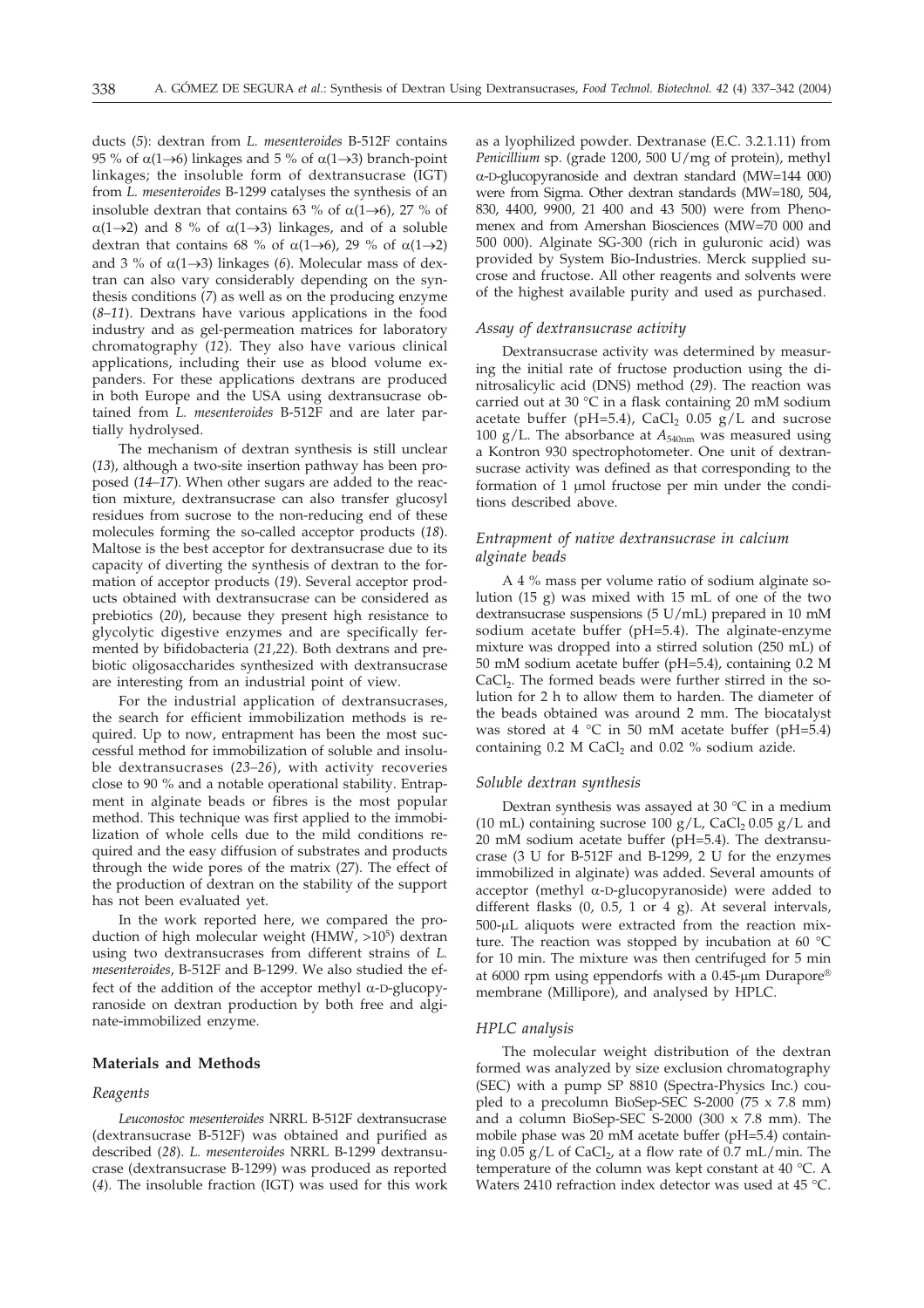

**Fig. 1.** Synthesis of HMW dextran at 30 °C with dextransucrases B-512F  $\overline{()}$  and B-1299  $\overline{()}$ . Experimental conditions: sucrose 100 g/L, 0.3 U/mL, 30 °C, pH=5.4

The data obtained were analyzed using the Varian Star Software. The standards used for calibration were in the range between 180 (glucose) and 500 000 Da. The quantification of the HMW dextran produced was estimated by a calibration curve obtained with dextran 500 000.

## **Results and Discussion**

## *Production of HMW dextrans by dextransucrase*

Dextransucrase is able to synthesize both high molecular weight dextrans and low molecular weight compounds. The use of size-exclusion chromatography (SEC) allowed us to analyse the molecular weight distribution of the compounds formed.

The production of soluble HMW dextrans with dextransucrases B-512F and B-1299 was compared (Fig. 1). The formation of dextrans was detected from the initial stages of the reaction. The production of soluble HMW dextran was 10-fold higher with the dextransucrase B-512F than with that of B-1299. After 24 h of reaction the concentration of HMW dextran reached 45.7 g/L with the former enzyme, whereas it reached only 3.75 g/L with the latter enzyme.

## *Effect of the acceptor (methyl*  $\alpha$ *-D-glucopyranoside) on the production of HMW dextran*

When methyl  $\alpha$ -D-glucopyranoside was added to the reaction it acted as an acceptor, which is a consequence of the mechanism of action of dextransucrase, causing the synthesis of low molecular weight compounds called methyl polyglucosides (*30*). The scheme of the reaction is shown in Fig. 2. Methyl  $\alpha$ -D-glucopyranoside also modulated the amount of dextran that was produced (Fig. 3). The higher the acceptor concentration, the lower the amount of dextran that was synthesized. However, there was only a slight change in the molecular weight distribution of the formed dextran. When the mass ratio of sucrose to acceptor was 1:1, the mass of dextran formed after total consumption of sucrose was only 19 % of the mass formed in a control reaction carried out in the absence of the acceptor. When the mass ratio of sucrose to acceptor was 1:4, the mass of dextran formed fell further still, being only 2 % of the mass formed in the control. This effect was observed with both enzymes although with dextransucrase B-1299, in the range of concentrations tested, the decrease in the mass of dextran formed was not as pronounced. The dextran formed with this enzyme was approximately 82 % of the control for a sucrose:acceptor mass ratio of 1:1 and 36 % of the control for a sucrose:acceptor mass ratio of 1:4.



**Fig. 2.** Scheme of the acceptor reaction of dextransucrase with methyl  $\alpha$ -D-glucopyranoside and sucrose. Synthesis of the initial acceptor products with dextransucrases B-512F  $(\bullet)$  and B-1299  $(\bullet)$  is indicated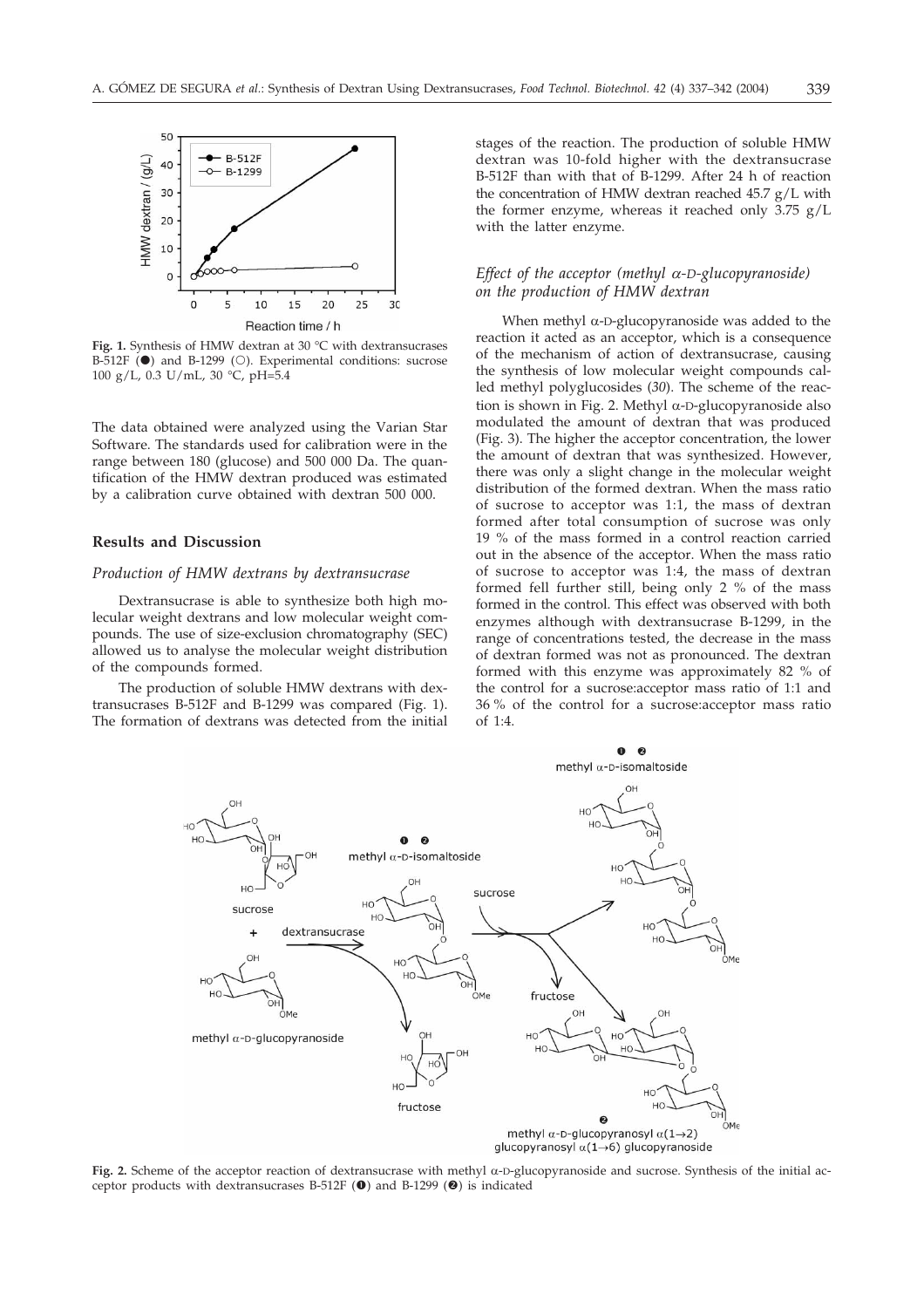

**Fig. 3.** Size exclusion chromatography analysis of HMW and LMW dextrans for dextransucrase (**A**) B-512F and (**B**) B-1299, at different mass per volume ratios: sucrose: methyl  $\alpha$ -D-glucopyranoside 100:100 (**–**); 100:400 (–); and 100 g/L sucrose in the absence of acceptor ( $\cdots$ ). Reaction time: total consumption of sucrose (24–50 h). Experimental conditions: sucrose  $100 \text{ g/L}$ , 0.3 U/mL, 30  $\degree$ C, pH=5.4. The inset in Fig. 3(A) represents the retention times of the MW standards used

## *Effect of exogenous dextran on the production of HMW dextran*

In order to know if dextransucrase was able to use an HMW molecule as an acceptor for further elongation, we studied the synthesis of dextran in the presence of an exogenous dextran with an average molecular weight of 40 000 (Fig. 4). The dislocation of the HMW peak to the left in Fig. 4A, *i.e.*, to higher molecular weights, shows that the enzyme was able to increase the molecular weight of this added compound progressively, forming a dextran with a very high MW ( $\geq 10^5$ ), at a much higher concentration than that obtained in the absence of exogenous dextran (Fig. 4B). The successful elongation of added dextran in this experiment opens the possibility of obtaining dextran preparations of particular molecular weight distributions from lower molecular weight preparations. Thus, we could be able to obtain the desired molecular weight of dextran, using a single step process.

#### *Production of dextran with the immobilized enzyme*

Dextransucrase was successfully immobilized by encapsulation in alginate beads as shown in Table 1. The recovered activity was around 90 % for dextransucrase B-512F and about 60 % for dextransucrase B-1299. The entrapment was quite efficient for dextransucrase B-512F. Lower recovery obtained with dextransucrase B-1299 might be due either to the presence of cells or to the ho-

Table 1. Immobilization of dextransucrase in calcium alginate beads

|        | Enzyme Introduced<br>activity*/U | Activity<br>of the<br>biocatalyst*<br>/(U/mL) | Volume<br>of beads<br>obtained**<br>/mL | Recovered<br>$activity/\%$ |
|--------|----------------------------------|-----------------------------------------------|-----------------------------------------|----------------------------|
| B-512F | 75                               | 3.0                                           | 21                                      | 84                         |
| B-1299 | 73                               | 2.0                                           | 21                                      | 57                         |

\*measured by DNS method

\*\*the volume of beads obtained is measured in a graduated cylinder

mogenisation method used for this enzyme, as was reported elsewhere (*26*).

When the alginate-immobilized enzyme is used in the acceptor reaction, the internal diffusion of the oligosaccharides formed is not restricted (*31–33*). In contrast, the dextran produced by the synthesis reaction is retained inside the alginate matrix. Fig. 5 shows the production of HMW dextran, using dextransucrases B-512F and B-1299 encapsulated in the alginate. In the first 6 h, a negligible amount of dextran was detected in the reaction medium. The appearance of dextran in the solution



**Fig. 4.** Comparison of the HMW dextran produced with dextransucrase B-512F, in the presence (**A**) and absence (**B**) of 10 g/L of exogenous dextran (MW=40 000). The chromatograms correspond to reaction times of 0, 3 and 6 h. Experimental conditions: sucrose 100 g/L, 0.3 U/mL, 30 °C, pH=5.4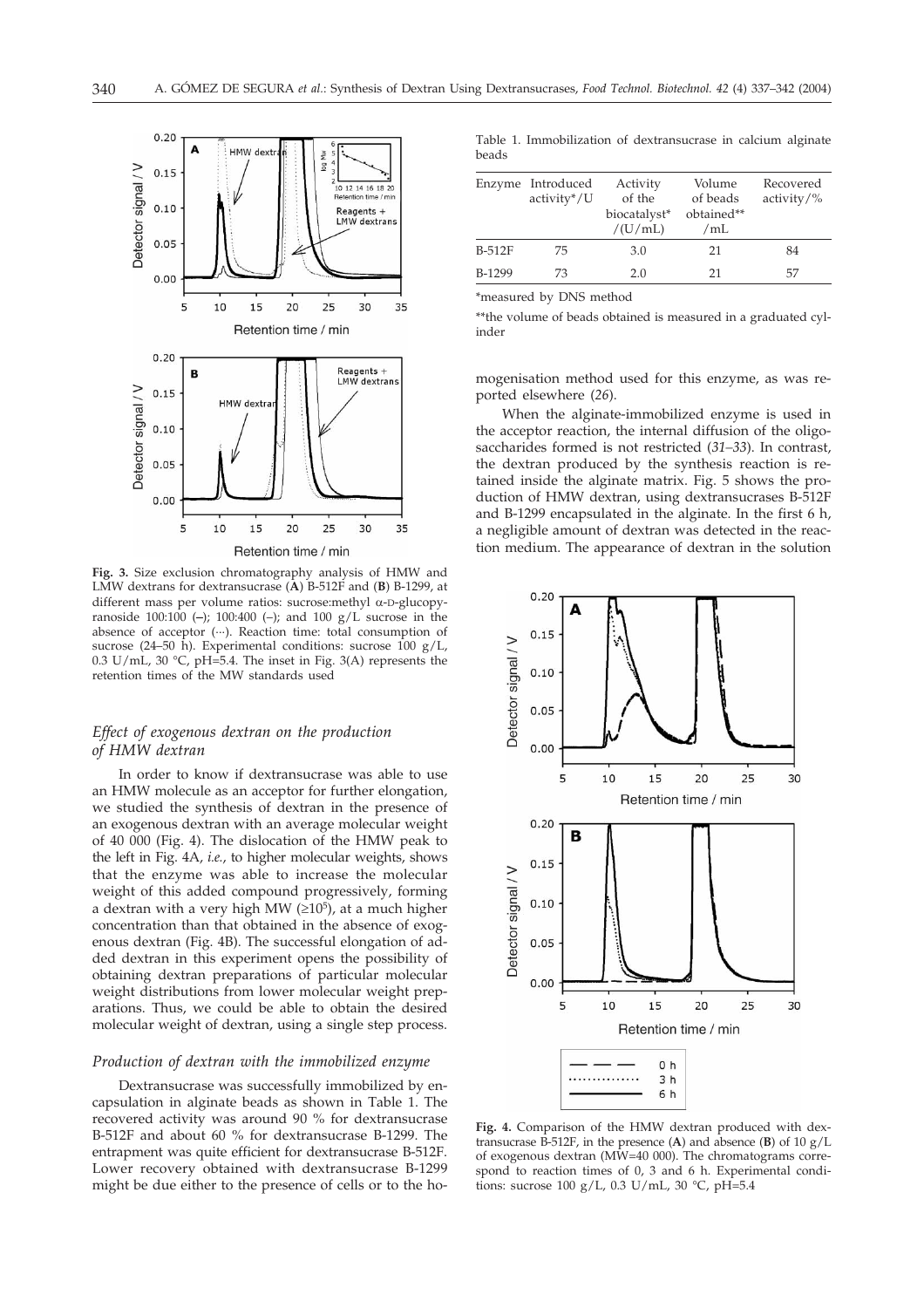

**Fig. 5.** Synthesis of HMW dextran with the dextransucrases B-512F  $(\bullet)$  and B-1299  $(\circ)$  immobilized in alginate. Experimental conditions: sucrose 100 g/L, 0.3 U/mL,  $30 °C$ , pH=5.4



**Fig. 6.** Effect of reaction conditions on the physical stability of the alginate-entrapped dextransucrases. Upper line: B-1299; lower line: B-512F. (**1**) Before reaction, (**2**) after acceptor reaction using a mass ratio of sucrose:acceptor 1:2, using sucrose 70 g/L, (**3**) after reaction with sucrose 70 g/L in the absence of acceptor

after 6 h in the reaction with dextransucrase B-512F was due to the swelling of the alginate beads, which allowed dextran to leach into the medium (Fig. 6). This swelling appears to be due to the production of dextran since the bead that swelled most was that in which the most dextran was produced (see the lower right bead in Fig. 6). The distortion of the beads of immobilized dextransucrase B-1299 was significantly lower (Fig. 6, upper right), as expected from the lower formation of soluble HMW dextran with this strain. In both cases, the swelling of the alginate beads was substantially higher in the experiment in the absence of the acceptor, this again being expected since the presence of the acceptor diminishes HMW dextran production.

In the industrial application of dextransucrases for the production of prebiotic oligosaccharides, the reuse of the biocatalyst is of special importance. To avoid the deformation of the biocatalyst beads, experimental conditions where the production of dextran is minimized are desirable. Fortunately, the conditions that are necessary to favour oligosaccharide production also minimize dextran production and therefore maximize bead stability.

#### **Conclusions**

Dextransucrase can be used efficiently in the production of controlled low-molecular-weight oligosaccharides or of high-molecular-weight dextran, depending on the reaction conditions. For the synthesis of HMW

dextran, dextransucrase B-512F is more efficient than dextransucrase B-1299. However, dextransucrase B-1299 is more convenient for the synthesis of prebiotic oligosaccharides, because the enzyme is able to produce compounds with resistant  $\alpha(1\rightarrow 2)$  bonds and the formation of dextran diminishes with respect to B-512F. Immobilized dextransucrase can be used for the production of prebiotic oligosaccharides; however, the use of the entrapped biocatalyst should be avoided for the synthesis of dextran compounds due to the swelling and breakdown of the support.

#### *Acknowledgements*

This research was supported by the Spanish CICYT (project PPQ2001-2294). We thank Instituto Danone for a research fellowship.

#### **References**

- *1.* P. Monsan, S. Bozonnet, C. Albenne, G. Joucla, R. M. Willemot, M. Remaud-Simeon, *Int. Dairy J. 11* (2001) 675–685.
- *2.* P. M. Coutinho, B. Henrissat: Carbohydrate-Active Enzymes: An Integrated Database Approach. In: *Recent Advances in Carbohydrate Bioengineering,* H. J. Gilbert, G. Davies, B. Henrissat, B. Svensson (Eds.), The Royal Society of Chemistry, Cambridge (1999) pp. 3–12.
- *3.* P. M. Coutinho, E. Deleury, G. J. Davies, B. Henrissat, *J. Mol. Biol. 328* (2003) 307–317.
- *4.* M. Dols, M. Remaud-Simeon, P. F. Monsan, *Enzyme Microb. Technol. 20* (1997) 523–530.
- *5.* A. Jeanes, W. C. Haynes, C. A. Wilham, J. C. Rankin, E. H. Melvin, M. J. Austin, J. E. Cluskey, H. M. Fisher, H. M. Tsuchiya, C. E. Rist, *J. Am. Chem. Soc. 76* (1954) 5041–5052.
- *6.* M. Dols, M. Remaud-Simeon, R. M. Willemot, M. Vignon, P. F. Monsan, *Appl. Biochem. Biotechnol. 62* (1997) 47–59.
- *7.* D. Kim, J. F. Robyt, S. Y. Lee, J. H. Lee, Y. M. Kim, *Carbohydr. Res. 338* (2003) 1183–1189.
- *8.* G. L. Coté, J. A. Ahlgren, M. R. Smith, *J. Ind. Microbiol. Biotechnol. 23* (1999) 656–660.
- *9.* M. Remaud, F. Paul, P. Monsan, A. Heyraud, M. Rinaudo, *J. Carbohydr. Chem. 10* (1991) 861–876.
- *10.* F. Paul, E. Oriol, D. Auriol, P. Monsan, *Carbohydr. Res. 149* (1986) 433–441.
- *11.* J. F. Robyt, *Adv. Carbohydr. Chem. Biochem. 51* (1995) 133–168.
- *12.* R. M. Alsop, *Prog. Ind. Microbiol. 18* (1983) 1–44.
- *13.* M. Remaud-Simeon, C. Albenne, G. Joucia, E. Fabre, S. Bozonnet, S. Pizzut, P. Escalier, G. Potocki-Veronese, P. Monsan: Glucansucrases: Structural Basis, Mechanistic Aspects, and New Perspectives for Engineering. In: *Oligosaccharides in Food and Agriculture,* G. Eggleston, G. L. Coté (Eds.), American Chemical Society, Washington DC (2003) pp. 90–103.
- *14.* J. F. Robyt, B. K. Kimble, T. F. Walseth, *Arch. Biochem. Biophys. 165* (1974) 634–640.
- *15.* S. L. Ditson, R. M. Mayer, *Carbohydr. Res. 126* (1984) 170–175.
- *16.* J. F. Robyt, P. J. Martin, *Carbohydr. Res. 113* (1983) 301–315.
- *17.* J. F. Robyt: Mechanism and Action of Glucansucrases. In: *Enzymes for Carbohydrate Engineering,* K. H. Park, J. F. Robyt, Y. D. Choi (Eds.), Elsevier Science B.V., Amsterdam (1996) pp. 1–22.
- *18.* J. F. Robyt, T. F. Walseth, *Carbohydr. Res. 61* (1978) 433–445.
- *19.* J. F. Robyt, S. H. Eklund, *Carbohydr. Res. 121* (1983) 279–286.
- *20.* K. Buchholz, J. Seibel: Isomaltooligosaccharides. In: *Oligosaccharides in Food and Agriculture,* G. Eggleston, G. L. Coté (Eds.), The American Chemical Society, Washington DC (2003) pp. 63–75.